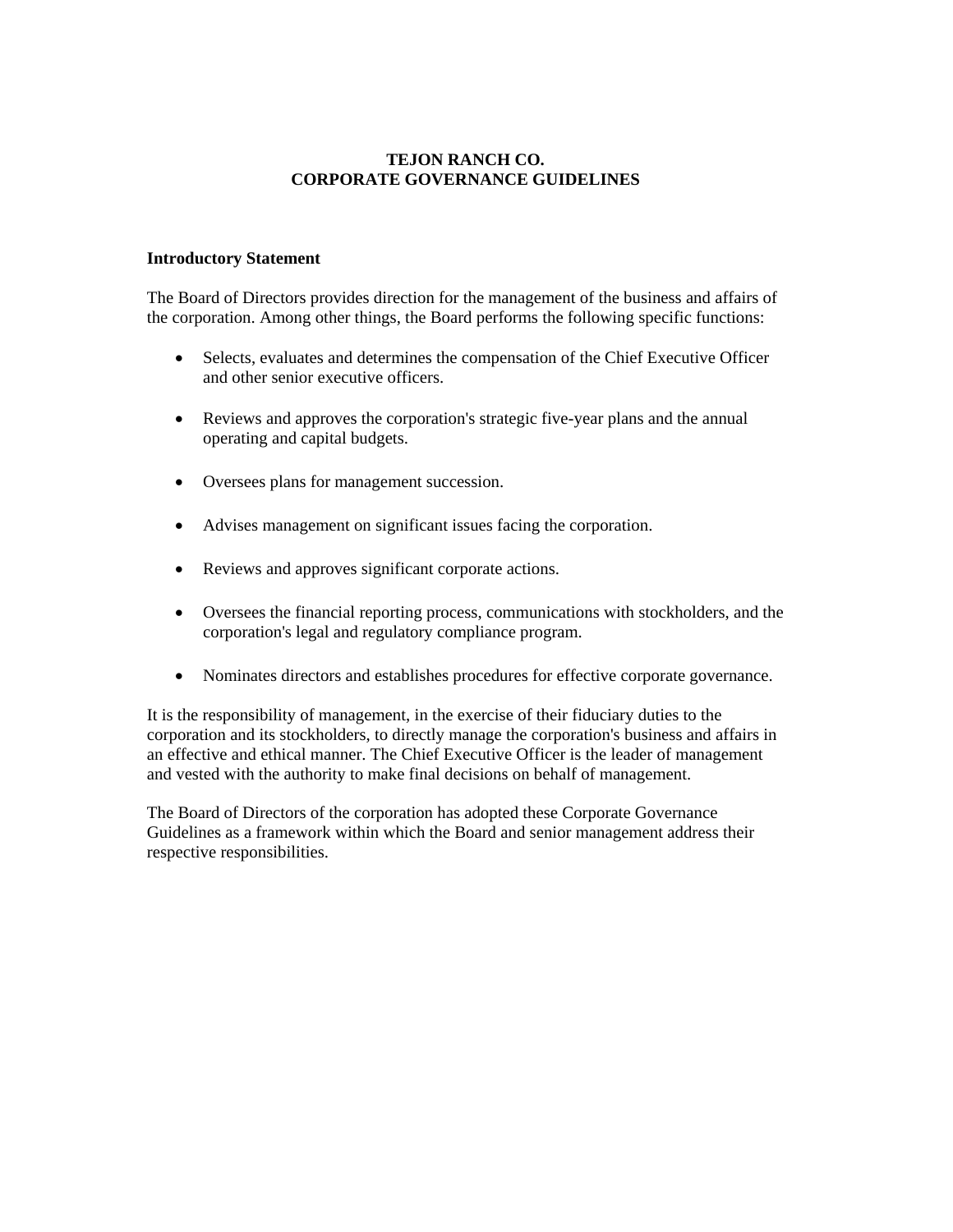## **Board Composition & Qualifications**

### *Number, Election and Term of Directors*

The number of directors comprising the Board is determined from time to time in accordance with the corporation's bylaws. The Certificate of Incorporation provides that the Board is divided into three classes and that director's serve for three-year terms, with the term of one class expiring at each annual meeting of stockholders. The Board has established a discretionary policy in regard to the retirement of members from the Board.

The Nominating and Corporate Governance Committee (the "Nominating Committee") reviews the size and composition of the Board as part of the annual Board evaluation process and makes recommendations to the Board as appropriate.

#### *Independence*

A majority of the directors comprising the Board shall be independent directors. An "independent" director is a director who meets the New York Stock Exchange ("NYSE") definition of independence, as determined by the Board. The Board has adopted the standards set forth on Attachment A to these Guidelines to assist it in making determinations of a director's independence.

#### *Board Membership Criteria*

The Board is responsible for selecting nominees for election to the Board by the stockholders. Based upon its periodic evaluation of the Board's performance and composition, the Nominating Committee determines the need and criteria for new directors. In general, the corporation seeks as directors individuals with substantial management experience who possess the highest personal values, judgment and integrity, an understanding of the environment in which the corporation does business, and diverse experience with the key business, financial and other challenges that the corporation faces. The Nominating Committee recognizes that a diversity of viewpoints and experience can enhance the effectiveness of the Board, as a part of its evaluation of each candidate, the Nominating Committee takes into account how each candidate's background, experience, qualifications, attributes and skills may compliment, supplement, or duplicate those of other prospective candidates.

Stockholders may submit written recommendations for nominees directly to the Chairman of the Nominating and Corporate Governance Committee in care of the Secretary of the corporation.

In considering the renomination of existing directors, the Nominating Committee shall take into consideration: (i) each director's contribution to the Board; (ii) any material change in the director's employment or responsibilities with any other organization; (iii) the director's ability to attend meetings and fully participate in the activities of the Board and the committees of the Board on which the director serves; (iv) whether the director has developed any relationships with the corporation or another organization, or other circumstances have arisen, that might make it inappropriate for the director to continue serving on the Board; and (v) the director's age and length of service on the Board.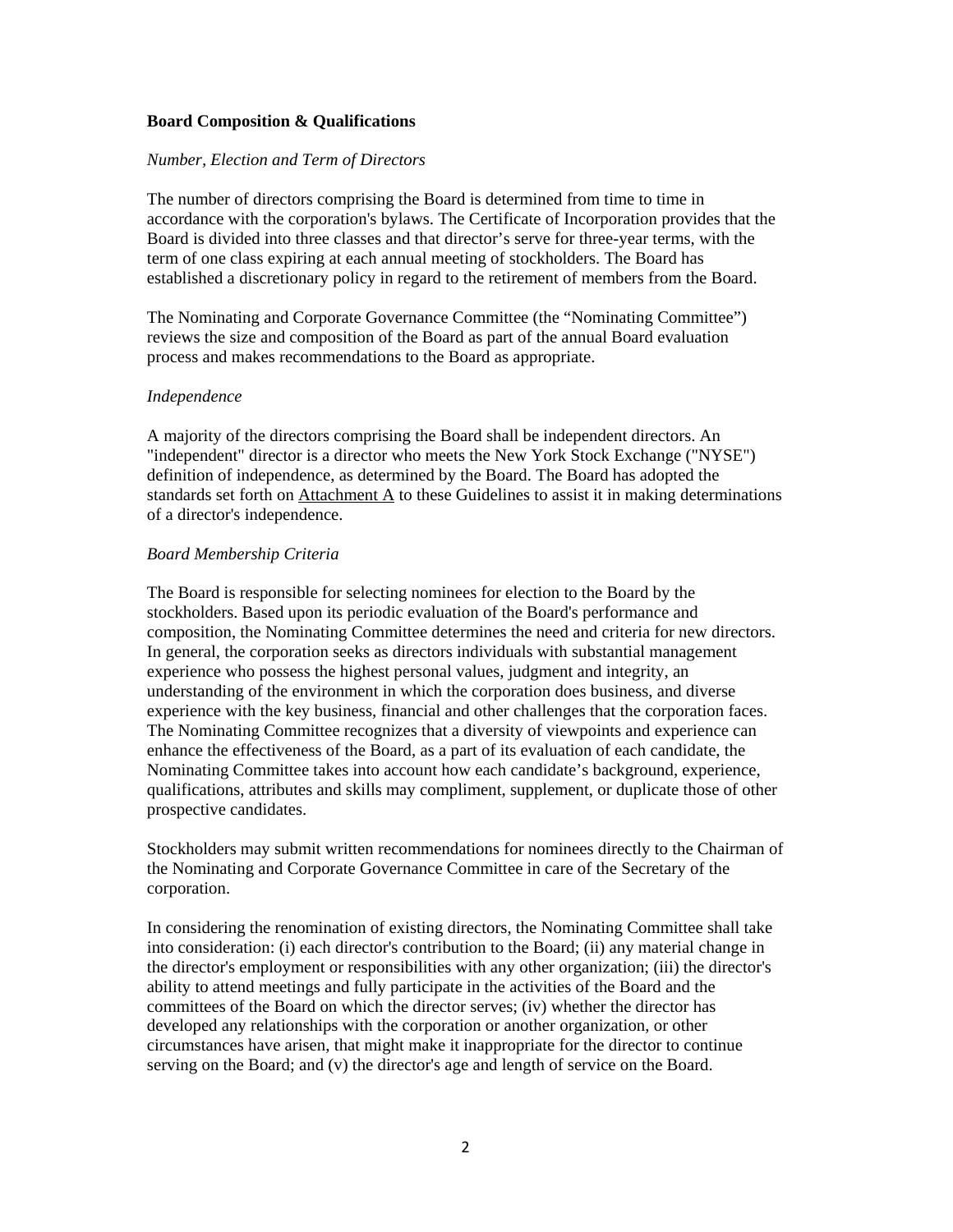Directors are required to inform the Nominating Committee of any material changes in employment or responsibilities with any other organization.

Management directors must obtain approval from the Nominating Committee before becoming a director of another for-profit organization. Non-management directors must notify the Nominating Committee upon becoming a director of another for-profit organization.

## **Board Committees**

### *Number, Structure and Independence of Committees*

The Board has six standing committees: Executive, Audit, Compensation, Investment Policy, Nominating and Corporate Governance, and Real Estate. All members of the Audit, Compensation, and Nominating and Corporate Governance Committees shall be directors who are independent, as determined by the Board.

The Audit, Compensation, Nominating and Corporate Governance, and Real Estate Committees are governed by their own charters, which are approved by the committee as well as by the Board. The charters set forth the purposes, duties and responsibilities of each committee, and its membership requirements. The standing committee charters are posted on the corporation's website at [www.tejonranch.com.](http://www.tejonranch.com/) Annually, each of the Audit, Compensation, Real Estate, and Nominating and Corporate Governance Committees evaluates its performance and the adequacy of its charter.

The Board may from time to time establish and dissolve other committees having such purposes, duties, responsibilities and membership as the Board deems necessary or appropriate. These committees may operate with or without a charter.

### *Assignment of Committee Members and Chairs*

Committee membership and committee chairmanships are determined by the Board, taking into account the recommendations of the Chairman, the CEO and the Nominating and Corporate Governance Committee.

### **Meeting Responsibilities**

### *Attendance at and Participation in Meetings*

Board meetings are generally held on a pre-determined schedule, with any additional Board meetings scheduled as needed. Committee meetings are scheduled as needed. The Chairman presides at Board meetings and, since he is not a member of management, at executive sessions of non-management directors. Board members are expected to prepare for, attend and participate in all Board and applicable committee meetings, and to attend Annual Meetings of Stockholders, unless prevented from doing so by unavoidable conflicts, emergency, illness or other extraordinary circumstances.

# *Board Meeting Agendas*

The CEO, in consultation with the Chairman and the corporate secretary, prepares an agenda for each Board meeting. Each Board member is encouraged to suggest the inclusion of items on the agenda.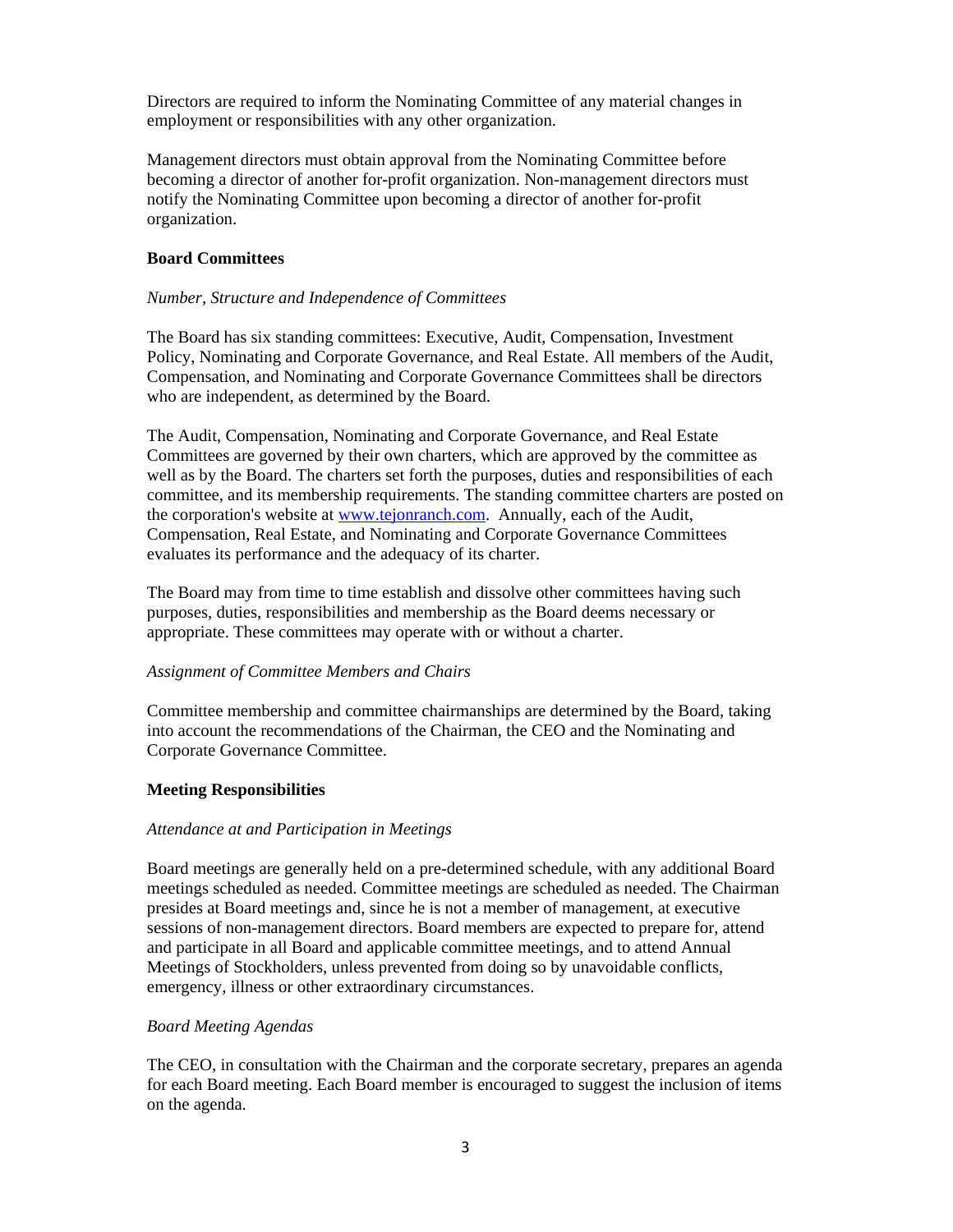## *Distribution and Review of Board Materials*

Directors should review and devote appropriate time to studying Board and committee materials. Information and materials for Board consideration, including the agenda, are generally distributed to directors at least five days in advance of a Board meeting, with additional time provided when the volume of materials or the complexity of an issue demands. In some cases, due to the sensitive nature of an issue or if an issue arises without sufficient time to complete distribution of materials within this time frame, the materials are presented only at the Board meeting.

## *Executive Sessions of Non-Management Directors*

The Board convenes executive sessions of non-management directors without Company management at each regular Board meeting, unless time constraints or extraordinary circumstances cause the session to be waived. The Chairman presides at such Board executive sessions.

## **Code of Business Conduct and Ethics**

The Board has adopted a Code of Business Conduct and Ethics for directors, officers and employees to foster a common set of fundamental values and operating principles. The Board oversees procedures for administering and promoting compliance with the Code of Business Conduct and Ethics. The Code of Business Conduct and Ethics is posted on the corporation's website at [www.tejonranch.com.](http://www.tejonranch.com/)

# **Board Access to Management and Outside Advisors**

The corporation's senior management team attends Board meetings on a regular basis, both to make special presentations and as a discussion resource, and senior management is available to provide information and participate in committee meetings. Board members have access to all members of management.

The Board and each Board committee (consistent with the provisions of its charter) has authority to engage and obtain advice and assistance from outside legal, financial and other advisors as deemed necessary for the discharge of its responsibilities.

### **Director Compensation**

Director compensation is set by the Board, based upon the recommendation of the Compensation Committee.

### **Director Orientation and Continuing Education**

On or before his or her election to the Board, each new director participates in an orientation meeting with senior management and is provided a basic package of orientation materials. In addition, directors are regularly provided information pertaining to relevant industry developments and issues. Directors are encouraged to participate in continuing education programs to assist them in performing their Board responsibilities.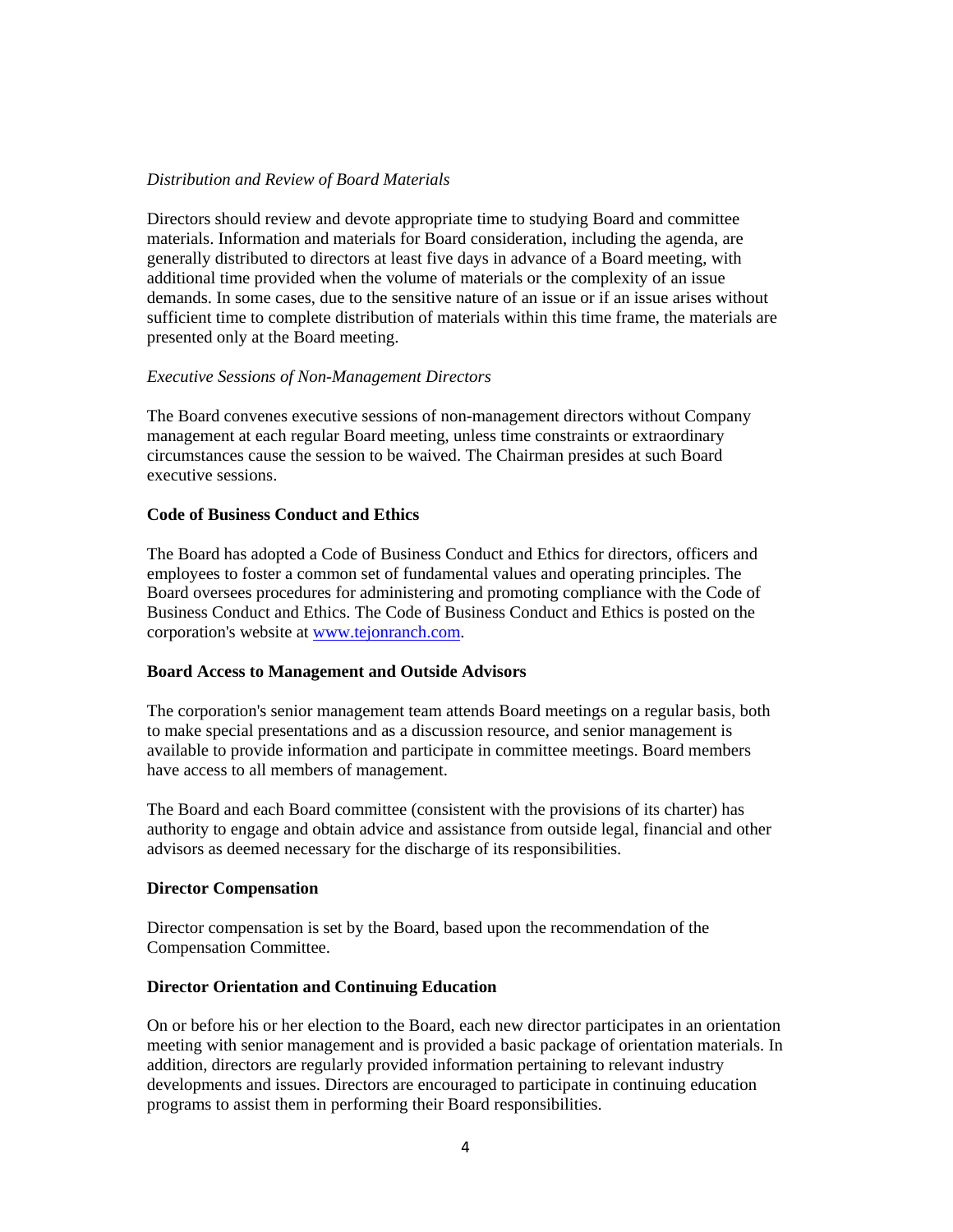### **CEO Evaluation and Succession Planning**

The Compensation Committee conducts an annual review of the CEO's performance. The results are reported to the Board for its discussion and consideration.

The Compensation Committee considers annually the corporation's succession planning, including contingency plans in the event of an emergency, with respect to the CEO position.

### **Assessing Board Performance**

The Nominating and Corporate Governance Committee is responsible for conducting, and presenting to the Board, an annual evaluation of the Board and its committees.

## **Periodic Review of Guidelines**

Annually, the Nominating and Corporate Governance Committee reviews these Guidelines and the committee charters as a whole, and recommends changes to the Board as appropriate. The current version of these Guidelines as approved and adopted by the Board is posted on the corporation's website at [www.tejonranch.com.](http://www.tejonranch.com/)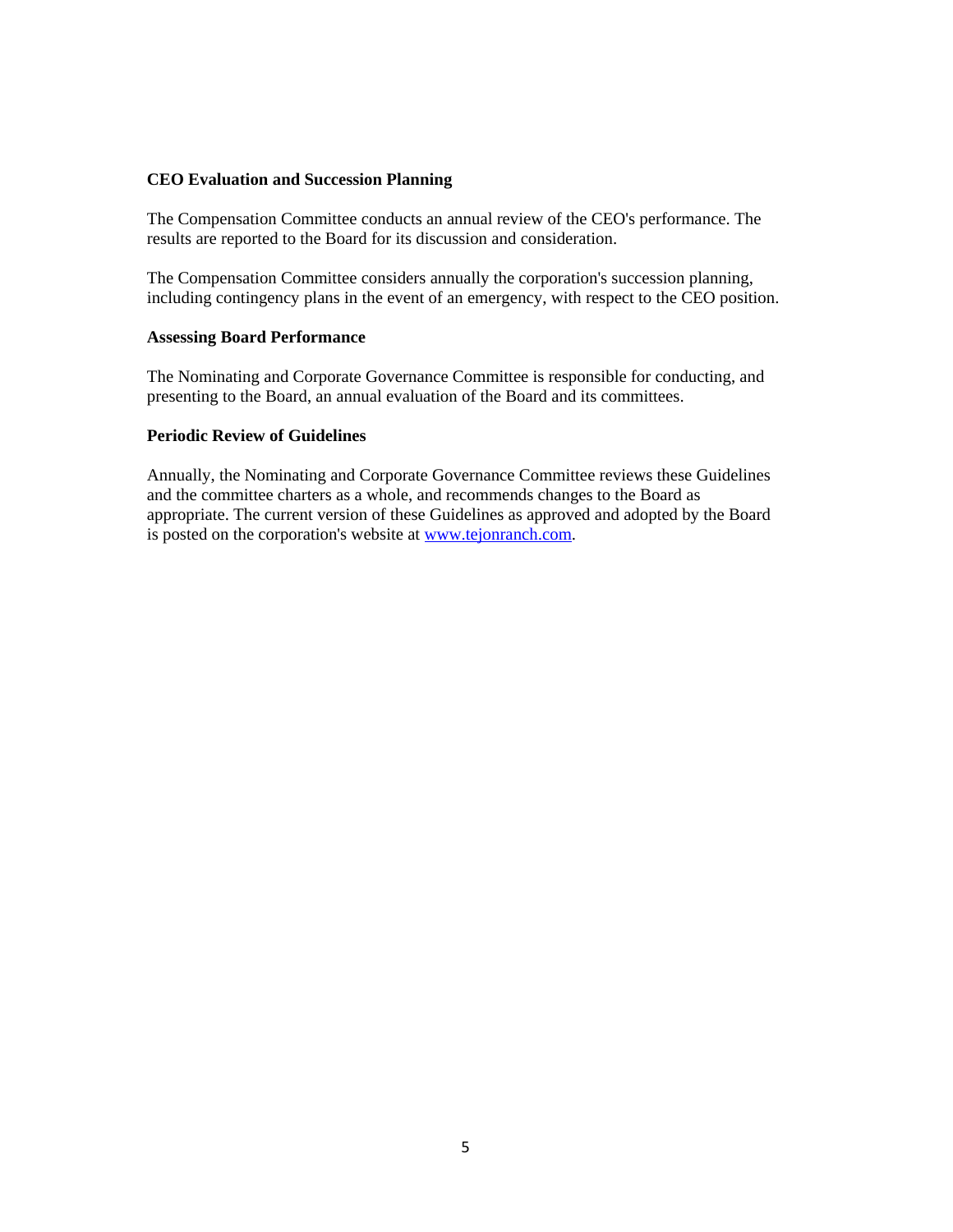# **Attachment A**

The Nominating and Corporate Governance Committee annually reviews the independence of all directors, and reports its findings to the Board. Based upon the report and the directors' consideration, the Board determines which directors shall be deemed independent:

A director will be deemed independent if it is determined that he or she has no material relationship with the corporation, either directly or through an organization that has a material relationship with the corporation. A relationship is "material" if, in the judgment of the Board, it might reasonably be considered to interfere with the exercise of independent judgment. Ownership of stock of the corporation is not, in itself, inconsistent with a finding of independence. An Audit Committee member must also be independent within the meaning of the New York Stock Exchange's (NYSE) listing requirements for audit committees and the requirements set forth in Rule 10A-3 of the Securities Exchange Act of 1934, as amended. A member of the Compensation Committee must also meet the independent requirements contained within the NYSE's listing requirements for Compensation Committees. The following standards are utilized in determining whether a director shall be deemed independent:

- $\triangleright$  the director is not, and in the past three years has not been, an employee of Tejon Ranch Co. or any of its subsidiaries (collectively,"Tejon");
- $\triangleright$  an immediate family member of the director is not, and in the past three years has not been, employed as an executive officer of Tejon;
- $\triangleright$  neither the director nor a member of the director's immediate family is, or in the past three years has been, affiliated with or employed by Tejon's present or former (within three years) internal or external auditor;
- $\triangleright$  neither the director nor a member of the director's immediate family is, or in the past three years has been, employed as an executive officer of another company where any of Tejon's present executives serve on that company's compensation committee;
- $\triangleright$  neither the director nor a member of the director's immediate family receives or has received more than \$120,000 per year in direct compensation from Tejon in the past three years, other than director and committee fees and pensions or other forms of deferred compensation for prior services (provided such compensation is not contingent in any way on continued service);
- $\geq$  (a) the director is not a current partner or employee of a firm that is Tejon's internal or external auditor; (b) the director does not have an immediately family member who is a current partner of such a firm; (c) the director does not have an immediate family member who is a current employee of such a firm and personally works on the listed company's audit; or (d) the director or an immediate family member was not within the last three years a partner or employee of such a firm and personally worked on Tejon's audit within that time:
- $\triangleright$  the director is not, and during the past three years has not been, an executive officer or employee, and no member of the director's immediate family is or has been during the past three years an executive officer, of a company that makes payments to, or receives payments from, Tejon for property or services in an amount which, in